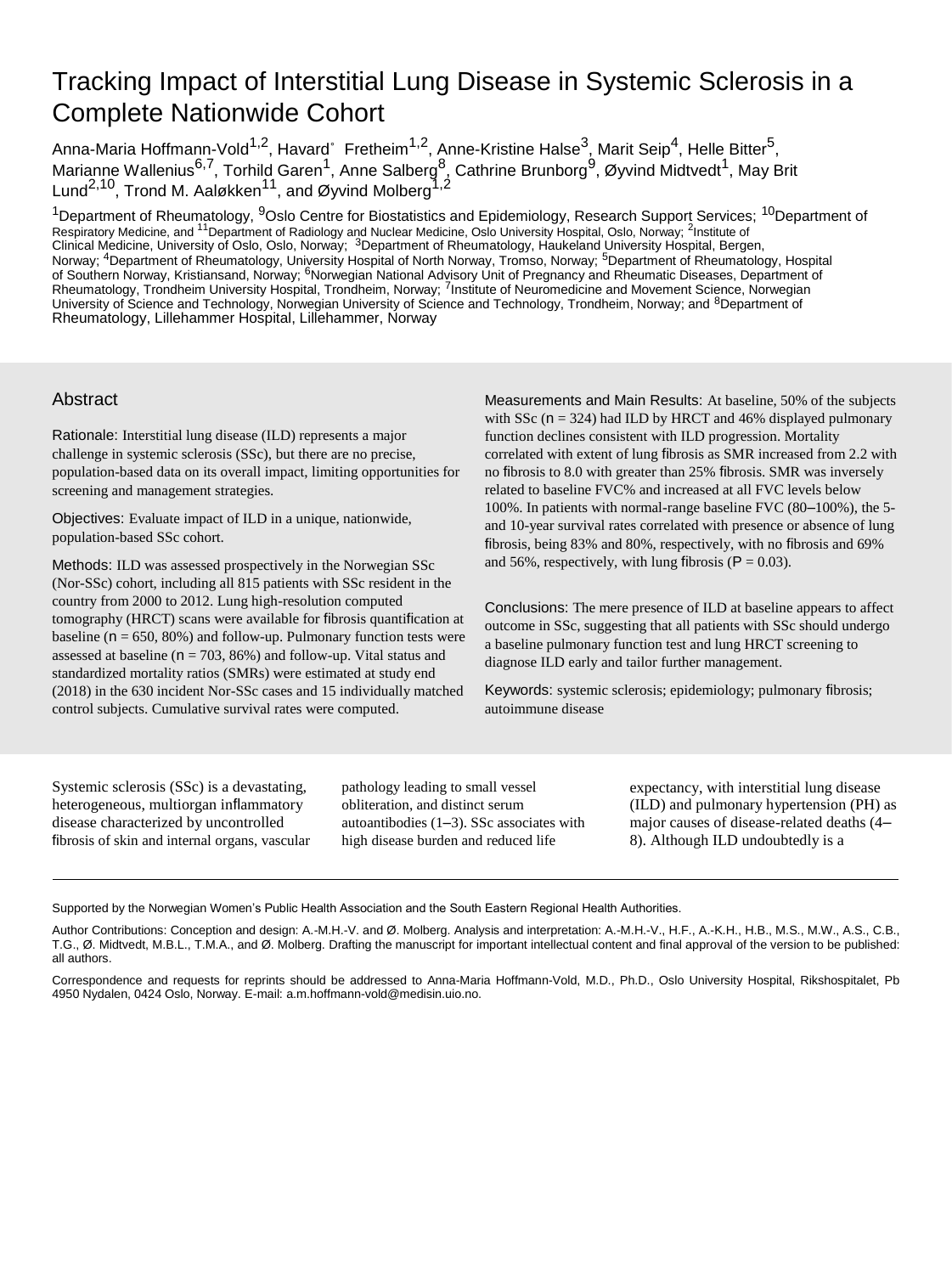## At a Glance Commentary

Scientific Knowledge on the Subject: Interstitial lung disease (ILD) represents a major challenge in systemic sclerosis (SSc); despite the need for screening and management recommendations for ILD in patients with SSc, these are lacking. To date, there are no precise, population-based data on its overall impact that may help developing these.

What This Study Adds to the Field: We show in a unique nationwide SSc cohort that the mere presence of ILD at SSc diagnosis appears to affect outcome in SSc. Even SSc-ILD patients with mild lung fibrosis and normal range FVC developed frequently progressive ILD and had reduced survival. The combination of normal range FVC and no fibrosis on high-resolution computed tomography at baseline conferred a better prognosis. It appears rational that all patients with SSc should undergo screening with baseline pulmonary function tests and lung high-resolution computed tomography, including detailed reports of the extent of fibrosis at ILD diagnosis in order to diagnose ILD early, assess risk, and initiate treatment when indicated and tailor further management. Importantly, SSc-ILD patients with mild lung fibrosis and normal range FVC developed frequently progressive ILD, and even moderate ILD progression after long disease duration was associated with worse outcome. Thus, it appears critical to monitor all patients with SSc using regular pulmonary function tests and to pay close attention to trending declines, particularly in cases with known SSc-ILD at baseline.

challenge in SSc, there are no precise, population-based data on its overall impact, limiting future development of screening and management strategies  $(3, 9-11)$ .

High-resolution computed tomography (HRCT) is the primary tool to diagnose ILD and determine patterns of ILD-related abnormalities and the extent of lung fibrosis (12–16). Despite SSc being a significant risk factor for ILD, there are no

existing guidelines on whether patients with SSc should undergo a lung HRCT at time of SSc diagnosis. Nor are there any definitions or threshold values for the extent of HRCT changes needed to diagnose SSc-ILD. Higher extent of lung fibrosis measured by visual scoring has been shown to associate with short-term decline in lung function and with increased mortality, whereas limited extent of lung fibrosis is associated with progression; however, its relation to survival is unknown (7, 17–19). Lastly, it appears that an early HRCT without lung fibrosis is associated with very low risk for later development of SSc-ILD (16).

No formalized guidelines for ILD screening in SSc exist, but there is agreement among SSc experts that benchmarking of lung function with pulmonary function tests (PFTs) at time of SSc diagnosis is important and critical to estimate the severity of ILD and to predict outcome in SSc-ILD (7, 16, 19). However, prospective cohort data indicate poor performance of PFT as a standalone method for ILD screening in SSc (20, 21). Not surprisingly, a low FVC (,70%) at baseline has been shown to be associated with increased mortality, but there are no data on potential relationship between intermediary FVC% values and mortality (22–24). This is probably related to the wide normal ranges of FVC and other PFT parameters, and frequently missing premorbid data, making it difficult to interpret baseline PFT values that are within, or slightly below, the normal range (16, 20, 21, 25). Repeated PFTs are essential for follow-up and management strategies for patients with SSc and strategies are mainly adopted from idiopathic pulmonary fibrosis  $(26-29)$ .

There are several key research questions that can only be approached by studying unselected cohorts from welldefined study areas, including equality of care, implementation of evidence-based guidelines or recommendations, and the impact these guidelines actually have on critical outcome measures. The Scandinavian countries, including Norway, are among the few countries in the world where it is possible to create complete population-based cohorts on rare disease like SSc, as previously described in regional studies (30, 31). Briefly, this opportunity is given by three societal factors: 1) all patients with SSc are followed at public hospitals and therefore easily identified, 2) the mandatory national ID numbers secure

against loss to follow-up, and 3) the possibility of linking patient cohorts to national registries makes it possible to check vital status at any time and to identify causes of death (31, 32).

In the present study, we created a key method for unbiased work on prognostic and predictive factors of ILD involvement in SSc by including all patients with SSc in Norway in a prospective, nationwide Norwegian SSc (Nor-SSc) cohort to determine impact on mortality.

## Methods

The Nationwide Nor-SSc Cohort All patients with SSc resident in Norway between 2000 and 2012 were captured by a stepwise strategy. In the first step, performed in 2013, we searched through the administrative databases of all public hospitals in Norway, and of all private rheumatologists in the country, to identify all patient contacts coded by the International Statistical Classification of Diseases and Related Health Problems, 10th revision (used in Norway since 1999), as M34.0, M34.1, M34.8 and M34.9 (SSc) at least once during the study period. In the second step, performed from 2013 to 2016, we reviewed in detail the electronic patient charts (available for all patients) of each identified case. Chart notes from time of diagnosis before establishment of electronic journals have mostly been scanned and were also available in the electronic charts. Each M34 code identified in the databases was checked thoroughly and validated by the first author, an SSc expert. Relevant parameters in these patients were recorded, including clinical features, demographic data, autoantibody status, and treatment with immunemodulating agents. All included patients with SSc in the Nor-SSc cohort were older than 18 years, had a clinical SSc diagnosis made by an expert, and met the 2013 American College of Rheumatology–European League Against Rheumatism SSc classification criteria (33). Briefly, these criteria are based on a scoring system in which the first criterion alone, skin thickening of the fingers of both hands extending proximal to the metacarpophalangeal joints, gives the 9 points needed to classify the patient as SSc. If the first criterion is not met, the patient can gain 9 points by seven other items (33). Incident cases were diagnosed from January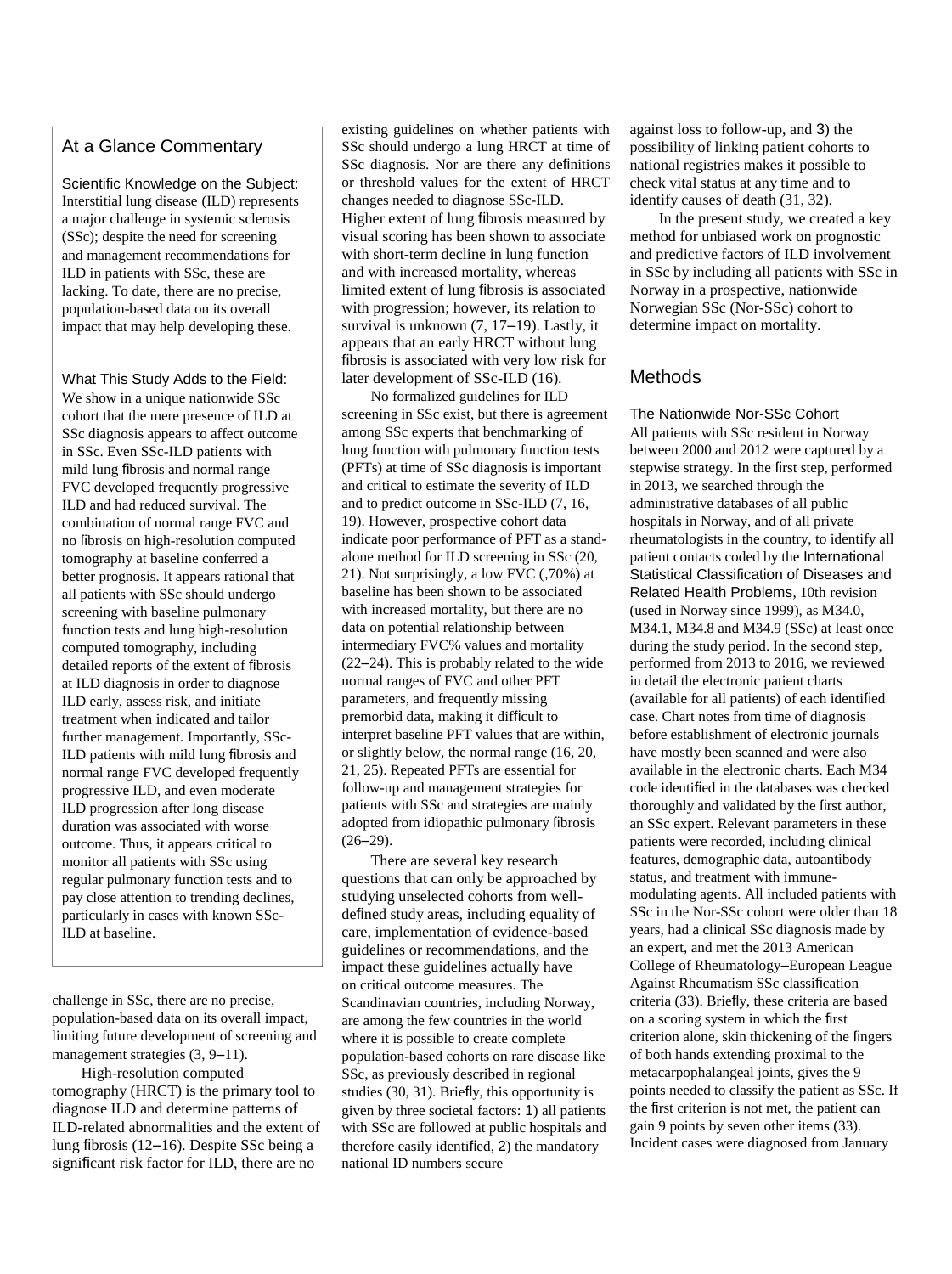1, 2000, to December 31, 2012, whereas prevalent cases included patients diagnosed before 2000.

This study complied with the Declaration of Helsinki. The Regional Committee of Health and Medical Research Ethics South East in Norway approved the study and received exemption of informed consent for identification of the patients and chart review (No. 2009/1035). Approval was given to link patients' clinical data to the registry of causes of deaths and the national population registry to receive random control subjects.

#### Assessment of ILD and PH

PFTs and electronic lung HRCT image files from baseline and last available follow-up visit were retrieved (16). All HRCT scans were reviewed manually, independently, and in random order by one experienced chest radiologist and one rheumatologist with training in interpretation of HRCT scans, both blinded to lung function and

the patient's clinical condition, as previously described (16). Briefly, we defined reticular pattern abnormalities and superimposed ground-glass opacities as equivalent to fibrosis (34), evaluated extent of fibrosis independently in 10 thin-section images, and assigned a score for each image based on the percentage of parenchyma with fibrotic changes. Area measurements were done precisely by drawing a freehand region of interest on the picture archiving and communication system (PACS) screen. The relationship between the overall volume of fibrosis and total lung volume was evaluated for HRCT at baseline and at follow-up. Fibrosis extent was expressed as percentage of total lung volume (16). To assess the sequential changes over time for each patient, the percentage rate of abnormal HRCT findings were compared with percentage rates on the other HRCT scan. Progression of fibrosis was expressed as increasing extent of fibrosis from baseline to follow-up HRCT.

PFTs with DLCO, FVC, and FEV1 were performed according to American Thoracic Society–European Respiratory Society guidelines as described (16, 35). The course of ILD during the observation period was assessed by absolute changes in percentage predicted from baseline to follow-up, and defined as severe ILD progression (total FVC decline .10% or 5–10% with DLCO decline >15%), moderate ILD progression (FVC decline, 5–10%), or stable FVC (65% FVC change) (19, 36, 37).

The 6-minute-walk distance test and symptoms of dyspnea measured by functional classes were also noted (38). PH was diagnosed by right heart catheterization (RHC), according to the updated European Society of Cardiology guidelines, as a mean pulmonary arterial pressure greater than or equal to 25 mm Hg, measured with RHC (39). PH-ILD (World Health Organization [WHO] group 3) was defined as precapillary PH combined with findings of lung fibrosis

Table 1. Demographics, Treatment, Key Systemic Sclerosis Features, and Organ Involvement in the Total Norwegian Systemic Sclerosis Cohort and Segregated by Extent of Interstitial Lung Disease

|                                                                                                                                                                                                                                                 |                                                                                  |                                                                               | HRCT Available $(n = 650)$                                                       |                                                                             |  |
|-------------------------------------------------------------------------------------------------------------------------------------------------------------------------------------------------------------------------------------------------|----------------------------------------------------------------------------------|-------------------------------------------------------------------------------|----------------------------------------------------------------------------------|-----------------------------------------------------------------------------|--|
| Characteristics                                                                                                                                                                                                                                 | Total ( $n = 815$ )                                                              | No ILD $(n = 324)$                                                            | $<$ 10% ILD (n = 249)                                                            | $>10\%$ ILD (n = 77)                                                        |  |
|                                                                                                                                                                                                                                                 |                                                                                  |                                                                               |                                                                                  |                                                                             |  |
| Demographics<br>Age at diagnosis, yr, mean (SD)<br>Time onset to diagnosis, yr, mean (SD)<br>Observation period, yr, mean (SD)<br>Female sex<br>Ever smoker<br>Deceased                                                                         | 53(14.8)<br>3.0(5.1)<br>11.1(8)<br>682(84)<br>440 (54)<br>192 (24)               | 54.5(15.0)<br>3.3(5.4)<br>14.0(9)<br>283(87)<br>162(50)<br>61(19)             | 52.5(14.5)<br>3.3(5.6)<br>11.0(6.8)<br>181 (73)<br>137(55)<br>93(37)             | 53.1(15.1)<br>2.4(3.2)<br>10.5(8.1)<br>53(69)<br>37(48)<br>38(49)           |  |
| Key ILD features<br>FVC, % predicted, mean (SD)<br>D <sub>LCO</sub> , % predicted, mean (SD)<br>Functional class 3 and 4<br>6-minute-walk distance, m, mean (SD)                                                                                | 94(21)<br>69(20)<br>74(9)<br>457 (150)                                           | 99(19)<br>75(19)<br>23(7)<br>462 (150)                                        | 91(21)<br>65(19)<br>26(10)<br>459 (162)                                          | 78(19)<br>51(18)<br>25(33)<br>435 (121)                                     |  |
| Treatment<br>Cyclophosphamide<br>Mycophenolate mofetil<br>Rituximab<br>Prednisone<br>Methotrexate<br>Azathioprine<br>Hydroxychloroquine                                                                                                         | 67(8.2)<br>43(5.3)<br>13(1.6)<br>127(15.6)<br>53(6.5)<br>46(5.6)<br>60(7.4)      | 11(3.4)<br>4(1.2)<br>2(0.6)<br>41(12.7)<br>20(6.2)<br>14(4.3)<br>27(8.3)      | 25(10.0)<br>18(7.2)<br>6(2.4)<br>52(20.9)<br>23(9.2)<br>12(4.8)<br>18(7.2)       | 27(35.1)<br>20(26.0)<br>3(3.9)<br>18(23.4)<br>6(7.8)<br>17(22.1)<br>2(2.6)  |  |
| Key SSc features<br>Diffuse cutaneous SSc<br>Anticentromere antibody<br>Antitopoisomerase I antibody<br>Anti-RNA polymerase III antibody<br>Modified Rodnan skin score, mean (SD)<br>Digital ulcers<br>Gastrointestinal involvement<br>Myopathy | 141(18)<br>499(62)<br>92(11)<br>46(6)<br>8.0(9)<br>301 (38)<br>684 (84)<br>60(8) | 32(10)<br>243(75)<br>17(5)<br>16(5)<br>4.8(7)<br>111 (34)<br>261(81)<br>12(4) | 65(26)<br>106(43)<br>36(14)<br>24(10)<br>6.6(8)<br>100(40)<br>213 (86)<br>25(10) | 29(38)<br>8(10)<br>30(39)<br>6(8)<br>11.7(10)<br>38(49)<br>75(97)<br>14(19) |  |

Definition of abbreviations: HRCT = high-resolution computed tomography; ILD = interstitial lung disease; SSc = systemic sclerosis. Data are shown as n (%) unless otherwise stated.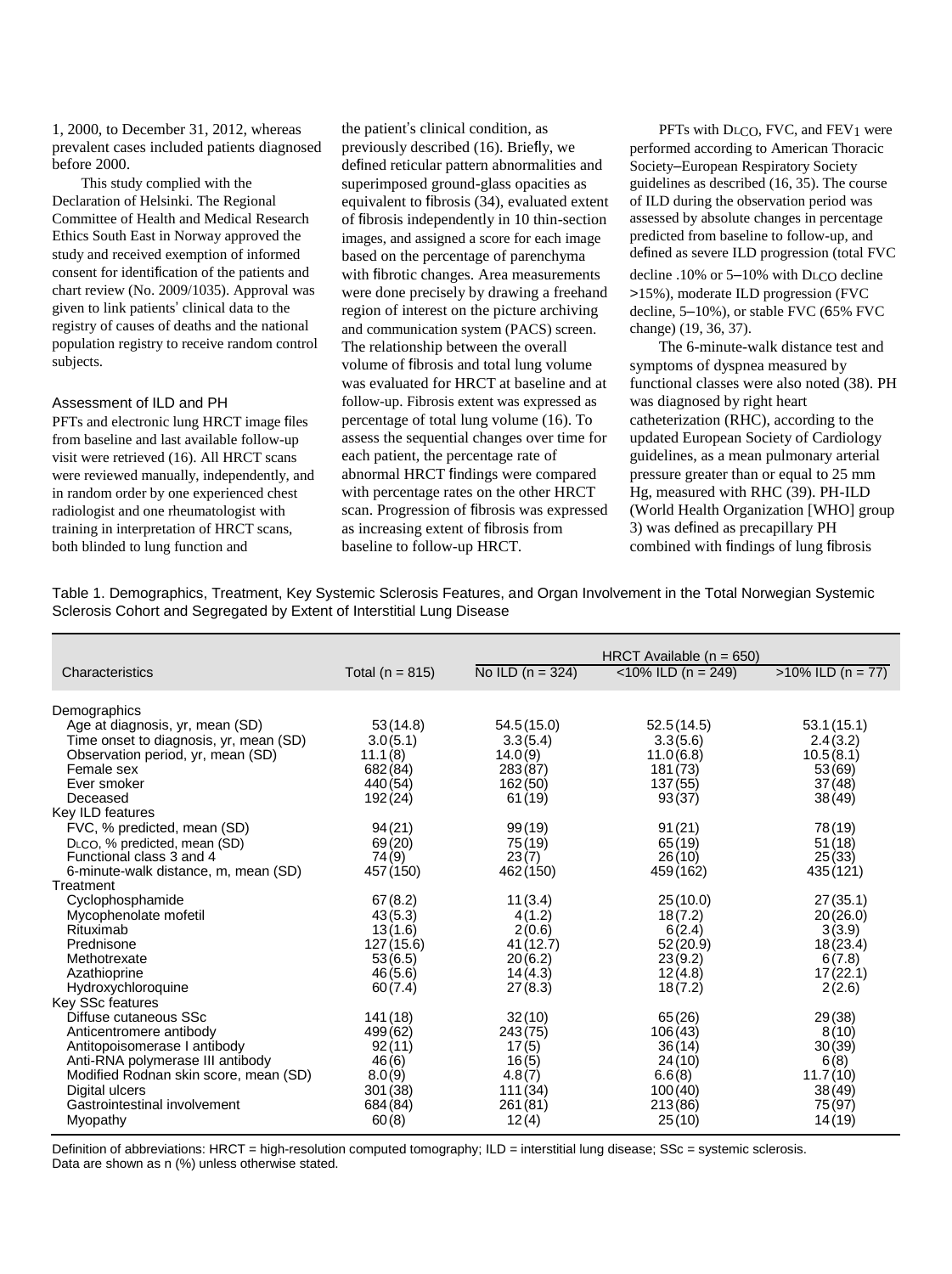greater than 10% on HRCT and/or FVC less than 70%, whereas pulmonary arterial hypertension (WHO group 1) was defined as precapillary PH in the absence of significant ILD, meaning less than 10% lung fibrosis by HRCT and/or FVC greater than 70%, as previously described (40, 41).

#### Assessment of Standardized Mortality Ratio, Survival Rates, and

Causes of Death in SSc-ILD For the survival and mortality analyses, all 630 incident patients with SSc from the Nor-SSc cohort were included, and every death and all the reported causes of death between January 1, 2000, and January 1, 2018, were registered. Vital status at the end of the study was provided by the Norwegian Central Person Register. To calculate the standardized mortality ratio (SMR), Statistics Norway provided a control group from the general Norwegian population with 15 random but sex-, age-, year of birth–, and living area–matched control subjects per patient (12,225 control subjects in total). Additionally, all the 15 control subjects were alive on the date of the matched patient's disease onset (32). The causes of death were based on information

from medical charts, death certificates, and autopsy. When the information from the different sources was not consistent, we used data from the autopsy and medical chart more than data from death certificates. SSc-related deaths were defined as deaths related to progressive, active SSc or deaths caused by organ failures directly related to SSc affection. Deaths unrelated to SSc were of all other causes and divided into several subgroups. If there was no notification on the death certificate or in the patient chart, the cause of death was defined as "unknown" (32).

## **Statistics**

Analyses were performed with IBM SPSS software, version 25, and STATA software, version 15. Descriptive statistics were applied. Comparisons between groups were evaluated with the Pearson chi-square test, the Fisher exact test, and the Kruskal-Wallis t test, as appropriate. For analyzing correlations, Pearson or Kendall tau-b coefficients were applied, as appropriate. SMRs were calculated as the ratio of the number of deaths among the patients to the number of deaths among their control subjects, representing the Norwegian

background population. In the analyses of diagnosis-specific SMRs, the number of deaths was divided by the person-time under observation for each diagnosis studied. Cumulative survival rates at 1, 5, and 10 years after ILD diagnoses were computed by the Kaplan-Meier method and significance was tested with the log-rank test. Items with significant effects on mortality assessed by expert opinion were entered into the Cox proportional hazards model and mortality was expressed by hazard ratio (HR) with its 95% confidence interval (CI). The multivariable analyses were preceded by estimation of correlation between risk factors. The multivariable models were evaluated by the C-index (values .0.7 were considered as acceptable) (38).

## Results

## Nor-SSc Cohort

In the Nor-SSc cohort, 815 patients were included, with 630 (77%) defined as incident SSc cases and 185 (23%) as prevalent SSc cases. From this total, 682 (84%) of the patients were female and 629 (77%) had

limited cutaneous SSc with a mean age at SSc diagnosis of 53 years (Table 1). Involvement of organ systems other than skin was highly frequent (Table 1). Cumulative treatment with immune modulating drugs is shown in Table 1.

#### ILD at Baseline

A baseline lung HRCT was available in 650 (80%) of all Nor-SSc cohort patients. The 650 patients who had undergone HRCT at baseline were more often diffuse cutaneous SSc (21%) than the 185 patients with no baseline lung HRCT (8%, P, 0.001), and they were more often positive for antitopoisomerase antibodies (13% vs. 5%,  $P = 0.010$  or anti-RNA polymerase III antibody (7% vs. 0%, P ,0.002). Demographics and clinical characteristics did not differ between the patient group with no HRCT conducted at baseline  $(n =$ 185) and the patient group with no signs of ILD at the baseline HRCT ( $n = 326$ ).

Analyses of the baseline HRCT images identified varying extent of lung fibrosis in 324 out of 650 patients (50%) as shown in Figure 1A. Honeycombing was evident in



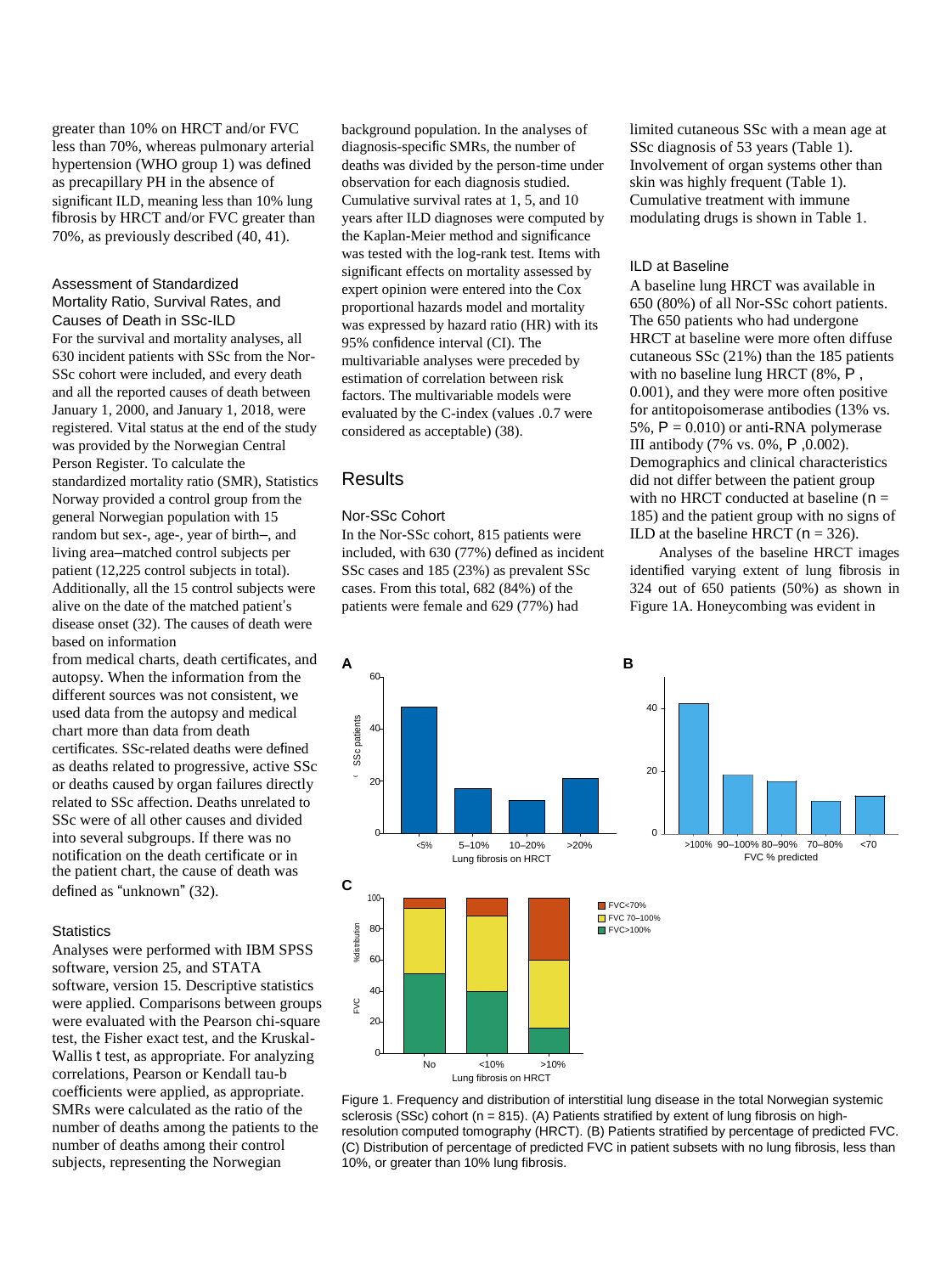63 subjects (10%), ground-glass opacities in 91 patients (14%), and 133 (21%) had bronchiectasis (Table 2).

Baseline PFTs were available in 703 (86%) of the Nor-SSc patients. These patients were younger at disease onset than the 112 patients with no PFT available (53 vs. 56 yr,  $P = 0.012$ ) and were more likely to be anticentromere antibody–positive (71% vs. 61%,  $P = 0.045$ ); otherwise, no significant differences were identified.

The mean FVC predicted at baseline was 94% (SD, 20.9%; Table 1) and nearly half of the patients (42%) had FVC greater than 100% (Figure 1B). The mean DLCO at baseline was 69% (SD, 20.2%). Proportionate distribution of FVC values at baseline differed between patients who had no lung fibrosis, less than 10% fibrosis, and greater than 10% extent of lung fibrosis at the baseline HRCT (Figure 1C and Figure E1 in the online supplement).

#### Progression of ILD during the Observation Period

Of all Nor-SSc patients, 460 (56%) had follow-up lung HRCT images available after a mean 3.7 years (SD, 2.7 yr) (Table 2). These patients had more frequently diffuse cutaneous SSc than patients without follow-up HRCT (13% vs. 6%, P, 0.001) and were more often positive for antitopoisomerase antibodies (16% vs. 7%, P , 0.001) or anti-RNA polymerase III antibodies (12% vs. 0.2%, P , 0.001).

Combined analyses of baseline and follow-up HRCT scans showed that the mean extent of lung fibrosis increased from 11% at baseline to 14% at follow-up, whereas frequencies of bronchiectasis, ground-glass opacities, and honeycombing remained stable (Table 2).

Of the 703 patients with PFT at baseline, 391 (48%) had follow-up PFTs after a mean 6.2 years (SD, 4.2 yr). These

Table 2. Presence and Progression of Interstitial Lung Disease in the Prevalent Norwegian Systemic Sclerosis Cohort (N = 815) Evaluated by HRCT Analyses and PFTs at Baseline and Follow-up

| Imaging and Lung Function Characteristics                                                                                                                                                                                                                                                                                                                                                                                            | <b>Baseline</b>                                           | Follow-up                                                                                                                                  |
|--------------------------------------------------------------------------------------------------------------------------------------------------------------------------------------------------------------------------------------------------------------------------------------------------------------------------------------------------------------------------------------------------------------------------------------|-----------------------------------------------------------|--------------------------------------------------------------------------------------------------------------------------------------------|
| Analyses of lung HRCT<br><b>HRCT</b> scan available<br>Time from baseline to follow-up, yr, mean (SD)                                                                                                                                                                                                                                                                                                                                | 650 (80)                                                  | 460 (56)<br>3.7(2.7)                                                                                                                       |
| Main HRCT findings<br>Fibrosis<br>Honeycombing<br>Ground-glass opacities<br><b>Bronchiectasis</b><br>Extent of fibrosis, %, mean (SD)<br>Fibrosis progression<br>Fibrosis progression, %, mean (SD)<br>Patients with .5% fibrosis progression<br>Patients with .10% fibrosis progression                                                                                                                                             | 324 (50)<br>63(10)<br>91 (14)<br>133(21)<br>10.9 (14.2)   | 238 (52)<br>36(8)<br>59 (13)<br>92 (20)<br>13.8 (16.2)<br>105(31)<br>6.2(7.2)<br>43 (18)<br>18(8)                                          |
| Analyses of PFTs<br>PFT data available<br>Time from baseline to follow-up, yr, mean (SD)<br>FVC, % predicted, mean (SD)<br>FVC,70%<br>New onset FVC, 70%<br>Total FVC decline, %, mean (SD)<br>Annual FVC decline, %, mean (SD)<br>D <sub>LCO</sub> , % predicted, mean (SD)<br>DLCO .60%<br>New-onset DLCO, 60%<br>Total D <sub>LCO</sub> decline, %, mean (SD)<br>Annual DLCO decline, %, mean (SD)<br>Course of ILD<br>Stable FVC | 703 (86)<br>94 (20.9)<br>90(13)<br>69.4 (20.2)<br>217(32) | 391 (48)<br>6.2(4.2)<br>90 (17.3)<br>45 (13)<br>24.3 (17.6)<br>20.8(5.7)<br>56.7 (21.1)<br>85 (35)<br>29.7 (14.2)<br>21.8(3.9)<br>213 (54) |
| Moderate ILD progression<br>Severe ILD progression                                                                                                                                                                                                                                                                                                                                                                                   |                                                           | 50 (13)<br>128 (33)                                                                                                                        |

Definition of abbreviations: HRCT = high-resolution computed tomography; ILD = interstitial lung disease; PFT = pulmonary function test.

Data are shown as n (%) unless otherwise stated.

patients were younger at disease onset than those who did not have follow-up PFTs available (51 vs. 55 years,  $P$ , 0.001) and they had higher DLCO% at baseline (72% vs. 67%, P , 0.001) but comparable FVC and lung fibrosis extent. The mean FVC% at follow-up was 90% (SD, 25.1%) and

#### DLCO% was 60% (SD, 21.1%) (Table 2).

During the observation period, 128 out of 391 patients (33%) displayed PFT declines equivalent to severe ILD progression, whereas 50 out of 391 (13%) showed moderate ILD progression. The patients who displayed PFT declines did not differ from those with stable FVC regarding baseline PFTs or lung fibrosis extent by HRCT. In the subgroup of patients with lung fibrosis less than 10% and FVC 80% to 100%, 37 out of 106 (35%) had severe ILD progression and 14 out of 106 (14%) had moderate ILD progression.

We identified 91 Nor-SSc patients with precapillary PH diagnosed by RHC. Of these, 57 had pulmonary arterial hypertension (7%), whereas 34 (4%) had developed PH-ILD. Of all patients with SSc with greater than 10% lung fibrosis, 40 out of 77 (52%) had undergone an RHC and 25 out of 40 (63%) were diagnosed with PH-ILD, giving a cumulative frequency of 32% PH-ILD in patients with SSc-ILD with lung fibrosis greater than 10%. Patients with PH-ILD had baseline FVC of 70% (SD,

19%), baseline DLCO 44% (SD, 17%), and extent of baseline lung fibrosis 33% (SD, 22%). PH-ILD was diagnosed at a mean of 2.3 years (SD, 2.2 yr) after the baseline HRCT had identified ILD changes.

## The Impact of ILD on Survival and **Mortality**

In total, there were 169 deaths among the 630 incident Nor-SSc patients (27%) during a mean 10.1 years (SD, 4.7 yr) observation period, corresponding to an overall SMR of 2.4 (Figure 2A). Baseline lung HRCT was available in 519 out of 630 incident patients (82%), and separate analyses of these 519 patients showed that the SMR correlated with presence and extent of lung fibrosis, from SMR 2.2 in patients with no fibrosis to SMR 8.0 in patients with greater than 25% lung fibrosis (Figure 2B). Correspondingly, we found that the SMR changed across patient groups stratified by baseline FVC%, with increased mortality evident already in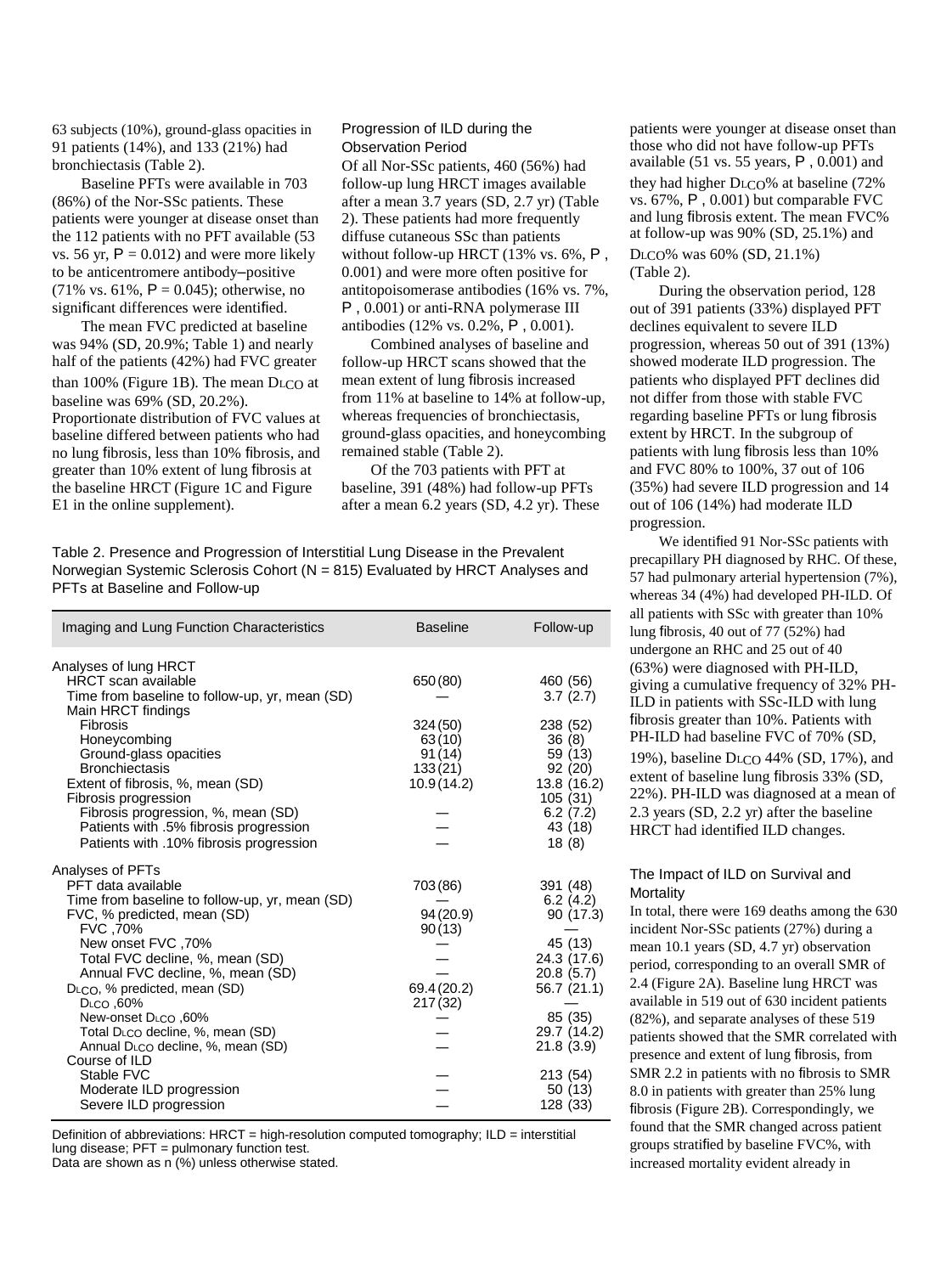

Figure 2. Standardized mortality ratios (SMRs) in the incident Norwegian systemic sclerosis (SSc) cohort (n = 630). (A) SMRs of SSc, stratified by subgroups and different organ involvements. (B) Extent of lung fibrosis. (C) Percentage of predicted FVC. ATA = antitopoisomerse I antibody; CI = confidence interval; dcSSc = diffuse cutaneous SSc; GI = gastrointestinal; HRCT = high-resolution computed tomography; lcSSc = limited cutaneus SSc; PAH = pulmonary arterial hypertension; PH-ILD = pulmonary hypertension caused by interstitial lung disease.

the group having FVC 90% to 100% at baseline (Figure 2C).

Survival analyses performed in the patient group who had baseline FVC% within the lower normal range (FVC 80–100%) showed that patients with both limited (,10%) and more extensive lung fibrosis (.10%) at baseline had significantly decreased survival compared with the subects patients who had no lung fibrosis on the baseline HRCT (63% and 62% compared with 82%,  $P = 0.010$ . Cumulative survival curve in the patient group with lower normal-range baseline FVC% stratified by presence or absence of lung fibrosis is shown in Figure 3.

Progression of lung fibrosis by HRCT was not associated with decreased survival, but ILD progression defined by PFT decline was associated with decreased survival compared with stable FVC with survival rates at 1, 5, and 10 years of 96%, 79%, and 59% versus 100%, 85%, and 78%, respectively ( $P = 0.018$ ) (Figure 4).

Causes of death were compared between incident Nor-SSc patients with and

without lung fibrosis by HRCT. In total, 90 out of 233 patients (39%) with lung fibrosis and 53 out of 284 (19%) without lung fibrosis died. In addition, we found that the frequency of death causes related to SSc was highest in patients with greater than 10% fibrosis at baseline (Table E1 in the online supplement).

Univariable parameters associated with mortality in all patients assessed with HRCT at baseline ( $n = 519$ ) are shown in Table E2 in the online supplement. In the multivariable model, age (HR, 1.1; 95% CI, 1.06–1.11; P ,0.001), sex (HR, 1.9; 95% CI, 1.15–3.29;  $P = 0.013$ ), skin involvement evaluated by the Rodnan skin score (HR, 1.04; 95% CI, 1.01–1.06;  $P = 0.001$ ), baseline FVC (HR, 0.98; 95% CI, 0.97–0.99;  $P = 0.027$ , baseline lung fibrosis (HR, 1.03; 95% CI, 1.01–1.04;  $P = 0.002$ ), FVC decline (HR, 0.97; 95% CI, 0.95–0.98; P , 0.001), and systolic pulmonary arterial pressure (HR, 1.03; 95% CI, 1.01–2.04; P , 0.001) were associated with mortality in patients with SSc who had undergone a baseline HRCT (C-index 0.87).

Fibrosis progression and ILD pattern on HRCT, smoking, and immune-modulating treatment were not significantly associated with mortality in multivariable models.

## **Discussion**

ILD represents a major challenge in SSc but there are to date no precise, populationbased data on its overall impact, limiting opportunities for proper development of ILD screening and management strategies. Here, we assessed ILD by HRCTs and PFTs in a unique nationwide SSc cohort, and report for the first time that the mere presence of ILD at baseline by these modalities has an impact on outcome. Importantly, the findings of reduced survival in patient groups with mild lung fibrosis and normal-range FVC%, strongly suggest that all patients with SSc should undergo baseline PFT and lung HRCT screening to diagnose ILD early and tailor further management.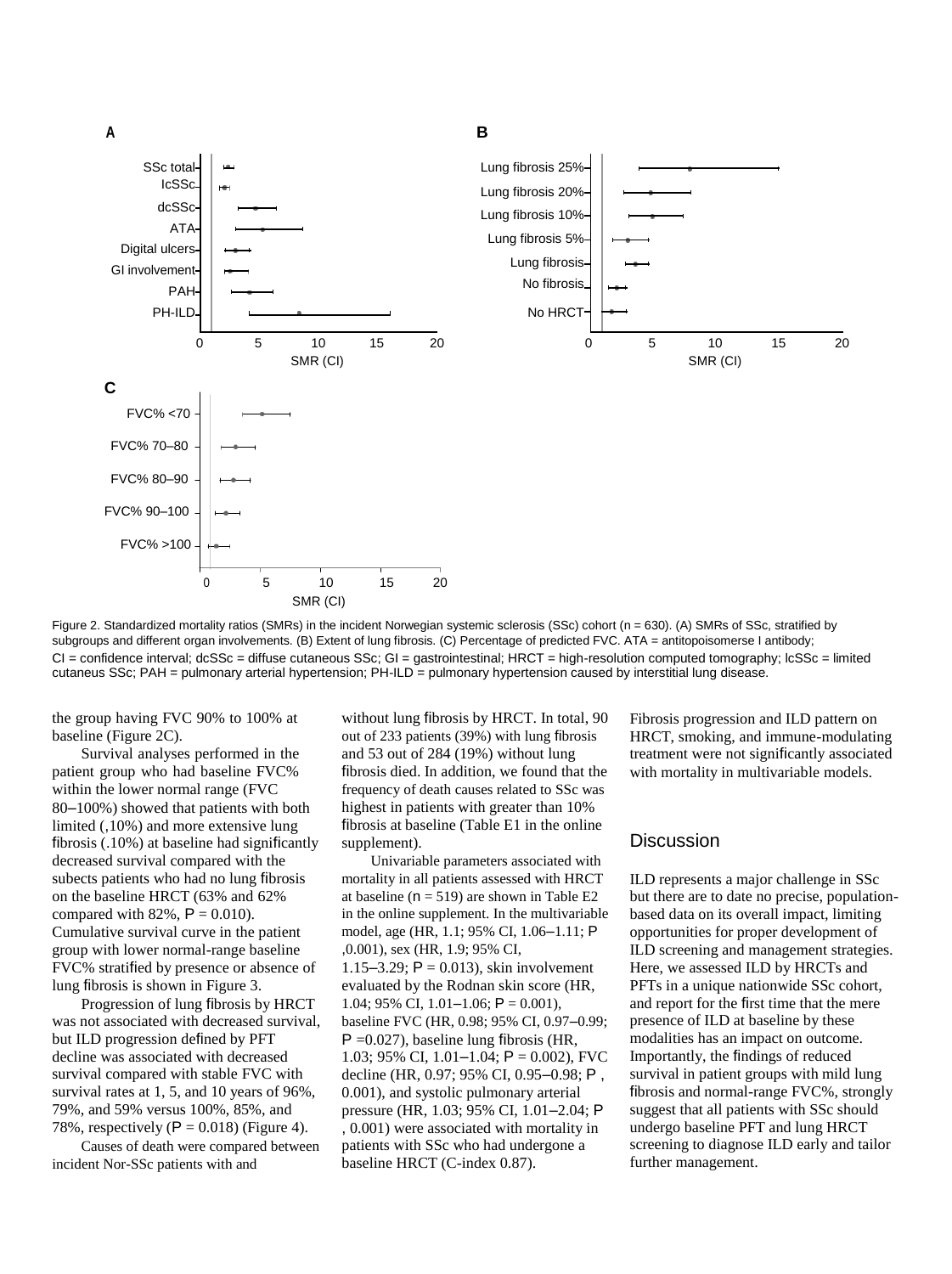

Figure 3. Cumulative survival rates at 1, 5, and 10 years after interstitial lung disease diagnosis shown by Kaplan-Meier curves. Time to death in patients with normal-range FVC% (80–100%) stratified by presence or absence of lung fibrosis by high-resolution computed tomography (P ,0.001).

In this study, results from lung imaging by HRCT was available in about 80% of the Nor-SSc cohort patients, and half of them had parenchymal changes consistent with ILD. Obviously, we do not know the frequency of ILD in the 20% in whom HRCT was not performed. However, the fact that the demographics, clinical characteristics, and survival of these patients were similar to the group who had no signs of ILD on HRCT argues against the possibility that the cohort subset with missing HRCT should have (severe)

unrecognized lung disease. Hence, it is likely that the cumulative incidence of ILD in the Nor-SSc cohort is between 40% (as it would be if no patient with missing HRCT had ILD) and 50% (if mild ILD was present in half of the missing HRCT cohort). This estimate is lower than the 70% to 90% reported by others but probably reflects differences in cohort selection rather than differing ILD frequencies (42, 43). Compared with the study populations in Scleroderma Lung Studies I and II, there were few Nor-SSc cohort patients who displayed ground-





glass opacities by lung HRCT (44, 45). This may be because we defined superimposed ground-glass opacities as equivalent to fibrosis and therefore underestimated it, or it could be less frequent due to the unselected nature of our cohort compared with randomized clinical trials enriching for more severe ILD.

In line with previous studies (20, 21), we identified lung fibrosis at baseline in a large proportion of patients with normalrange PFT values and, in a substantial number, the extent of fibrosis was greater than 10%. This finding underlines that a baseline PFT is not sufficient as a standalone screening tool for SSc-ILD but must be supplemented with additional information from premorbid PFT assessments and/or lung imaging modalities adequate for ILD detection.

Novel to this study, we report that lung fibrosis per se confers increased mortality risk in SSc, and that the SMR is correlated to extent of fibrosis. The finding of highest SMRs in patient with more than 10% fibrosis corroborates earlier studies showing that extensive ILD (.20% lung fibrosis on visual scoring), as well as intermediate lung fibrosis (10–30% lung fibrosis on visual scoring), in combination with FVC less than 70% in patients with SSc, was associated with increased mortality (18, 46).

The results from this study indicate, for the first time, that there is an inverse relationship between mortality risk and baseline FVC% reductions within the lower range of normal values. We also show that

patients with mild lung fibrosis and normalrange FVC develop frequently progressive ILD. These finding suggest that normal-range FVC values at baseline should not be used as predictors of good disease outcome. However, as shown in the Nor-SSc cohort survival analyses, it appears that the combination of baseline normal-range FVC and no fibrosis on HRCT confers better prognosis. Hence, it appears rational to suggest that a detailed, combined approach, including extent of fibrosis by HRCT (rather than visual scoring cutoff) and PFTs, should be conducted at baseline in SSc to identify ILD early, assess risk, initiate treatment when indicated, and tailor further management.

Like previously reported in SSc-ILD patients from randomized clinical trials and SSc cohorts from expert centers, we find that FVC decline predicts worse outcome,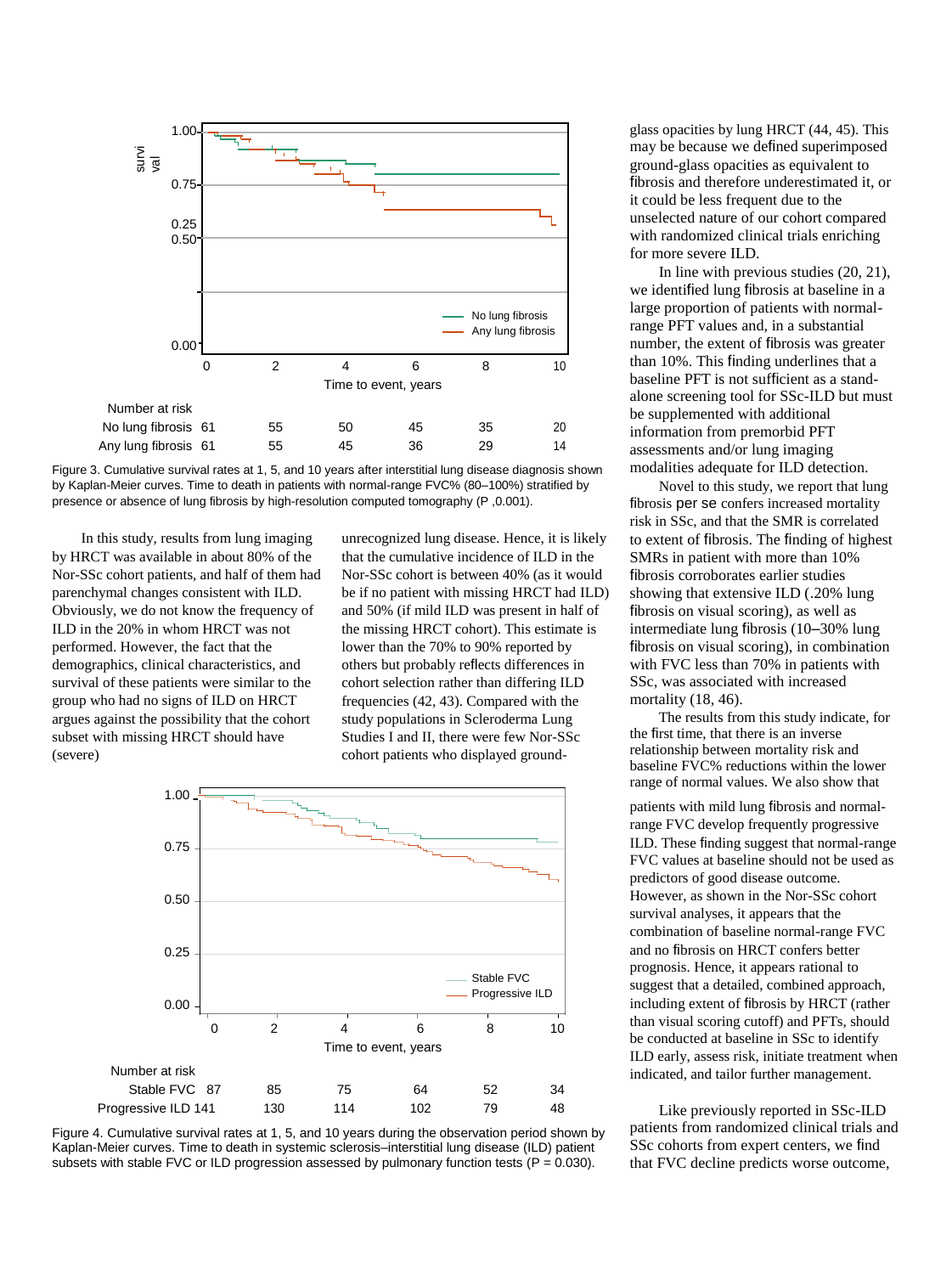underbuilding the general relevance of the observations from this nationwide, unselected SSc cohort (19, 47). Unfortunately, because we did not have 12 month follow-up lung function data available from our cohort, we could not estimate prevalence of progressive fibrosing ILD (36, 47). However, we did estimate ILD progression across the entire observation period and found a clear association with worse outcome, even in moderate ILD progression, with long disease duration. Thus, it appears critical to perform regular PFTs in all patients with SSc and to pay close attention to trending declines, particularly in cases with known SSc-ILD at baseline. The role of serial HRCT scans during follow-up is less clear, and prospective studies are required for further evaluation (16). With new treatment options for SSc in pipeline, the interest in developing valid methods for standardized follow-up of patients has increased to be able to diagnose disease progression at an early stage and to be able to start treatment in a timely matter to improve outcome (48, 49).

Of the patients with SSc-ILD with lung fibrosis extent greater than 10%, as much as one-third (32%) were diagnosed with PH-ILD during follow-up. Previous studies have indicated that PH-ILD has poor prognosis (50, 51). This notion is substantiated by the highly increased

mortality (SMR .8) of Nor-SSc patients with PH-ILD. It may be possible that early detection improves prognosis and patients with SSc-ILD should therefore be screened for PH on a regular basis.

The main strength of this study is the unique population-based data set. We have previously performed population-based SSc work on a small scale (31, 32), but this is the first study ever that is nationwide, has complete patient coverage, and includes comprehensive assessment of ILD by serial HRCT scans and lung function tests. Through labor-intensive, detailed review of each patient's chart, and performance of HRCT image analyses at high resolution, we established multidimensional ILD data from baseline and follow-up. This allowed us to estimate SSc-ILD progression in a large proportion of the patients. Due to the health system in Norway, we did not have any loss to follow-up, and every patient was matched for sex and age with more than 12,000 control subjects drawn from the national population registry to assess the impact of ILD on mortality.

The limitations of the study were that we did not have complete coverage of longitudinal data in all the SSc-ILD cohort patients and no 12-month data were available to assess short-term progression. Also, we might have missed patients with very mild forms of the disease, who had not performed PFTs and HRCT scans,

although, as discussed, we assume this issue to have had minor influence on the results. Also, treatment data should be interpreted with caution. Data regarding treatment indication, date of initiation, length of treatment, and cumulative dosage were not available. It is also possible that therapy could represent a confounder on mortality, but, to the best of our knowledge, it has never been shown that medical treatment (with the exception of hematopoietic stem cell transplantation) has any impact on SScrelated mortality.

In conclusion, the results from this population-based SSc cohort study provide new, unbiased data regarding the prevalence and impact of ILD in SSc. Our results indicate a dose–response relationship between lung fibrosis extent and SMR, and between FVC and SMR, evident even in groups with mild lung fibrosis and within normal-range FVC. Taken together, the results from this study suggest that all patients with SSc should be screened with PFT and HRCT at baseline to diagnose ILD early and tailor further management. n

[Author disclosures](http://www.atsjournals.org/doi/suppl/10.1164/rccm.201903-0486OC/suppl_file/disclosures.pdf) are available with the text of this article at [www.atsjournals.org.](http://www.atsjournals.org/)

Acknowledgment: The authors thank all departments of rheumatology in Norway for the collaboration and for providing access to patient data.

#### References

- 1. Allanore Y, Denton C, Matucci-Cerinic M. Systemic sclerosis. In: Bijlsma JWJ, editor. EULAR textbook on rheumatic diseases. London: BMJ Group; 2012.
- 2. Pattanaik D, Brown M, Postlethwaite BC, Postlethwaite AE. Pathogenesis of systemic sclerosis. Front Immunol 2015;6:272.
- 3. Denton CP, Khanna D. Systemic sclerosis. Lancet 2017;390:1685– 1699.
- 4. Elhai M, Meune C, Boubaya M, Avouac J, Hachulla E, Balbir-Gurman A, et al.; EUSTAR Group. Mapping and predicting mortality from systemic sclerosis. Ann Rheum Dis 2017;76:1897–1905.
- 5. Steen VD, Medsger TA. Changes in causes of death in systemic sclerosis, 1972-2002. Ann Rheum Dis 2007;66:940–944.
- 6. Frantz C, Avouac J, Distler O, Amrouche F, Godard D, Kennedy AT, et al. Impaired quality of life in systemic sclerosis and patient perception of the disease: a large international survey. Semin Arthritis Rheum 2016; 46:115–123.
- 7. Nihtyanova SI, Schreiber BE, Ong VH, Rosenberg D, Moinzadeh P, Coghlan JG, et al. Prediction of pulmonary complications and longterm survival in systemic sclerosis. Arthritis Rheumatol 2014;66:1625–1635.
- 8. Denton CP, Wells AU, Coghlan JG. Major lung complications of systemic sclerosis. Nat Rev Rheumatol 2018;14:511–527.
- 9. Allanore Y, Simms R, Distler O, Trojanowska M, Pope J, Denton CP, et al. Systemic sclerosis. Nat Rev Dis Primers 2015;1:15002.
- 10. Kafaja S, Clements PJ, Wilhalme H, Tseng CH, Furst DE, Kim GH, et al. Reliability and minimal clinically important differences of forced vital capacity: results from the Scleroderma Lung Studies (SLS-I and SLS-II). Am J Respir Crit Care Med 2017.
- 11. Kowal-Bielecka O, Fransen J, Avouac J, Becker M, Kulak A, Allanore Y, et al.; EUSTAR Coauthors. Update of EULAR recommendations for the treatment of systemic sclerosis. Ann Rheum Dis 2017;76:1327–1339.
- 12. Wells AU, Hansell DM, Rubens MB, King AD, Cramer D, Black CM, et al. Fibrosing alveolitis in systemic sclerosis: indices of lung function in relation to extent of disease on computed tomography. Arthritis Rheum 1997;40:1229–1236.
- 13. Wells AU. High-resolution computed tomography and scleroderma lung disease. Rheumatology (Oxford) 2008;47:v59–v61.
- 14. Launay D, Remy-Jardin M, Michon-Pasturel U, Mastora I, Hachulla E, Lambert M, et al. High resolution computed tomography in fibrosing alveolitis associated with systemic sclerosis. J Rheumatol 2006;33: 1789–1801.
- 15. Winklehner A, Berger N, Maurer B, Distler O, Alkadhi H, Frauenfelder T. Screening for interstitial lung disease in systemic sclerosis: the diagnostic accuracy of HRCT image series with high increment and reduced number of slices. Ann Rheum Dis 2012;71: 549–552.
- 16. Hoffmann-Vold AM, Aaløkken TM, Lund MB, Garen T, Midtvedt Ø, Brunborg C, et al. Predictive value of serial high-resolution computed tomography analyses and concurrent lung function tests in systemic sclerosis. Arthritis Rheumatol 2015;67:2205–2212.